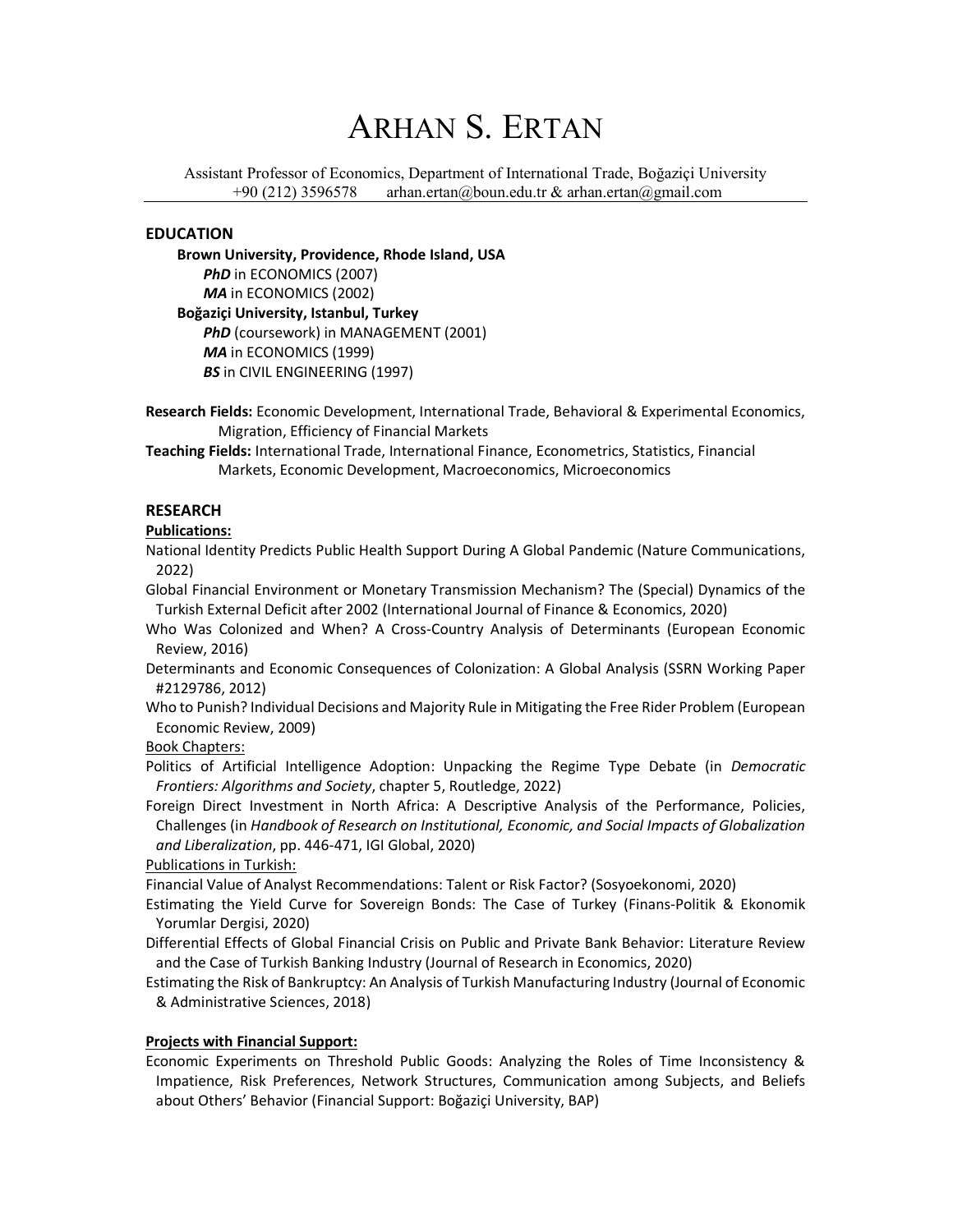Effects of COVID-19 Pandemic Related Uncertainties on Social, Economic and Political Preferences and Behavioral Patterns: Role of Risk Perception (Financial Support: TÜBITAK)

Digital Public Diplomacy of Armed Organizations – Cases of Syria and Iraq (Financial Support: TÜBITAK) Integrative Urban Planning In Communities Receiving Refugees: Case of Syrian Refugees in Turkey (Financial Support: GIZ GmbH)

#### Works under Review:

Explaining Radicalization through Structural and Permissive Determinants (under review, SSCI) Changes in the Differences in Assets Preferences of the Public and the Private Banks in the Course of

- the Global Financial Crisis: Evidence from an Emerging Market (under review, SSCI)
- Differential Effects of Trade Liberalization on Economic Growth: Role of Human Capital Accumulation (under review, SSCI)

Developmental Consequences of the Colonial Era: A Global Analysis (under review, SSCI)

#### Works Complete (being prepared for journal submission):

Future of Global Multilateralism: Rethinking Security, Economy, Democracy

Identification of the Factors that Affect the Spread in Syndication Credits in Turkey

- Capital Account and Trade Openness Effects on the Labor Share of National Income: The Role of Financial Development and Human Capital
- Developing A Financial Early Warning System for Financial Intermediary Institutions: A 'Neural Network' Analysis

#### Works in Progress:

- Analyzing the Role of Inequality and Communication on Contributions to Threshold Public Goods (with Louis Putterman, Brown University & Rustam Romaniuc, Montpellier Business School)
- Beyond the Drivers of Migration: Estimating and Projecting Migratory Crises (with Başak Yavcan, TOBB University)
- Identification of Intra-National Migration Fields and their Effect on Labor Market Segmentation in Metropolitan Areas of Turkey (with Murat Güvenç, Kadir Has University)
- Determinants of Global Migration Flows during the Colonial Era: An Analysis of the "World Migration Matrix, 1500-2000" (with Louis Putterman, Brown University)
- Projecting Inter-City Migration Flow & Province Level Population of Refugees using a Network Gravity Model (as part of a project prepared for GIZ on Integrative Urban Planning in Communities Receiving Refugees)

Persistent Effects of History on Regional Development: Pre- & Post-WWI Population Movements in Balkans and Middle East (with Stelios Michalopoulos, Brown University)

- Short- and Long-Run Economic and Social Effects of Ottoman Rule in Eastern Europe, Middle East and North Africa: A Comparison of Areas under Direct-Rule vs Vassal States (with Gian Tedeschi, University of Nottingham)
- Path Dependence in State Capacity: Role and Development of State Level Polities (with Kivanc Karaman, Boğaziçi University)
- Persistence of Innovation: The Effects of Political History of States on Current Entrepreneurship Levels (with Bulent Unel, Louisiana State University)
- Effects of Personal Characteristics on Contributions to Public Goods: Theory and Experimental Analysis (with Murat Yılmaz, Boğaziçi University)
- How do the Financial Institutions choose between FDI vs Foreign Lending? A Bank Level Analysis of the International M&As vs. Syndication Credits in Turkey (with Umut Gökçen, Özyeğin University)
- Effect of Trade Liberalization on Unemployment: Interaction of Labor Market Distortions with Exchange Rate Volatility

International Technology Spillovers and Productivity Growth

Regulation of a Domestic Monopoly under International Competition: A Welfare Analysis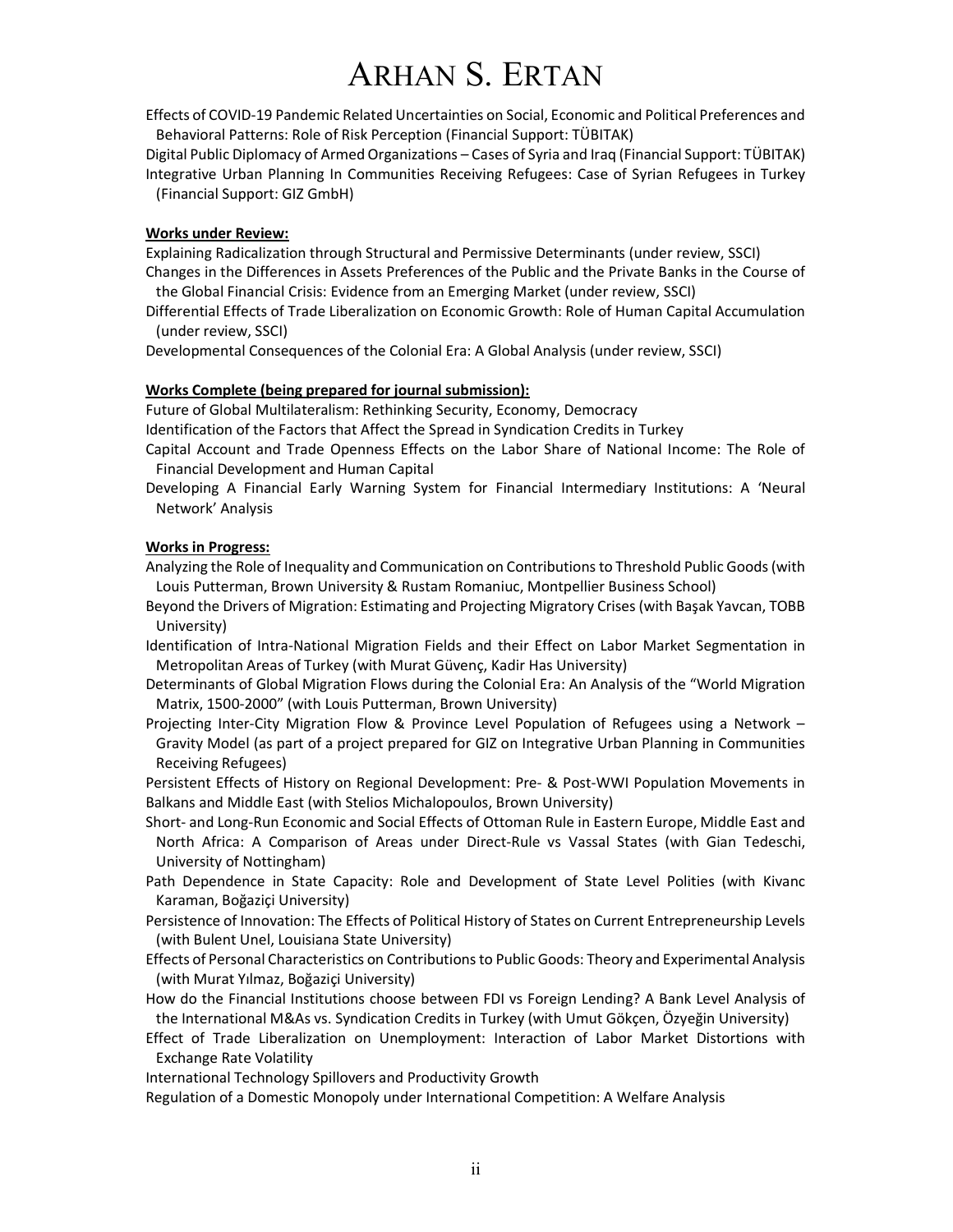## Earlier Academic Work:

Effects of Job Motivation on Work Outcomes A Critical Evaluation of Turkey's Investment Policies in 1980's Analysis of the 'Day-of-the-Week-Effect' in Istanbul Stock Exchange Benchmarking Project Management Performance in Turkish Construction Industry

## PhD THESES ADVISED (as committee chairperson)

Gürbüz Kıran (2017) Ömer Ersan (2017) Onur Özdemir (2017) Fatih Pişkin (2015)

Musa Köseli (2019) Teoman Temuçin (2019) Fatih Kayhan (2018) Ahmed Musabeh (2018)

## **EXPERIENCE**

## Full Time:

| .                                                                                                        |
|----------------------------------------------------------------------------------------------------------|
| Assistant Professor at Boğaziçi University, Dept. of International Trade (2019 - current)                |
| Courses @ Undergraduate Level: International Trade, Financial Decision Making, Financial Markets and     |
| Institutions, Finance for International Trade                                                            |
| Courses @ Masters Level: Research Methods, International Financial Management                            |
| Visiting Assistant Professor at Brown University, Economics Department (2018 - 2019)                     |
| <b>Courses Taught: Econometrics</b>                                                                      |
| Assistant Professor at Kadir Has University, Dept. of International Trade & Finance (2012 - 2018)        |
| Member of Board of Directors of the Faculty of Management (2017 - 2018)                                  |
| Member of Board of Directors of the Center for Istanbul Studies (2016 - 2018)                            |
| Organizer of the "Economics and Finance Seminars Series" (2014 and 2015)                                 |
| Director of the Masters' Program in "Finance and Banking" (2013 - 2016)                                  |
| Courses @ Masters and PhD Level: International Economics, Economic Growth, Financial Markets and         |
| Institutions, Banking Theory, Turkish Economy, Quantitative Methods, International Financial System      |
| Courses @ Undergraduate Level: International Trade, International Finance, Economics of Growth,          |
| Financial Markets and Institutions, Statistics                                                           |
| Visiting Assistant Professor at New York University, Economics Department (2011 - 2012)                  |
| Courses Taught: International Economics, Statistics, Quantitative Methods for Economics (Courant         |
| Institute of Mathematical Sciences)                                                                      |
| Visiting Assistant Professor at Boston University, Economics Department (2009 - 2011)                    |
| Courses Taught: Development Strategy (master's level), International Economics, Statistics, Intermediate |
| Macroeconomics, Monetary and Banking Institutions                                                        |
| Visiting Assistant Professor at Tufts University, Economics Department (2008 - 2009)                     |
| Courses Taught: Economic Development, Econometrics                                                       |
| Visiting Assistant Professor at Babson College, Division of Economics (2007 - 2008)                      |
| Courses Taught: Contemporary Economic Systems, Principles of Macroeconomics                              |
| Research and Teaching Assistant at Brown University, Economics Department (2002 - 2007)                  |
| Courses Taught: Monetary & Fiscal Policy, Economic Development, International Trade, Introduction to     |
| <b>Financial Markets</b>                                                                                 |
| Teaching Assistant: Graduate Macroeconomics, Financial Institutions, Industrial Organization,            |
| Intermediate Macroeconomics                                                                              |
| Training: Sheridan Teaching Certificate, Levels I & II                                                   |
|                                                                                                          |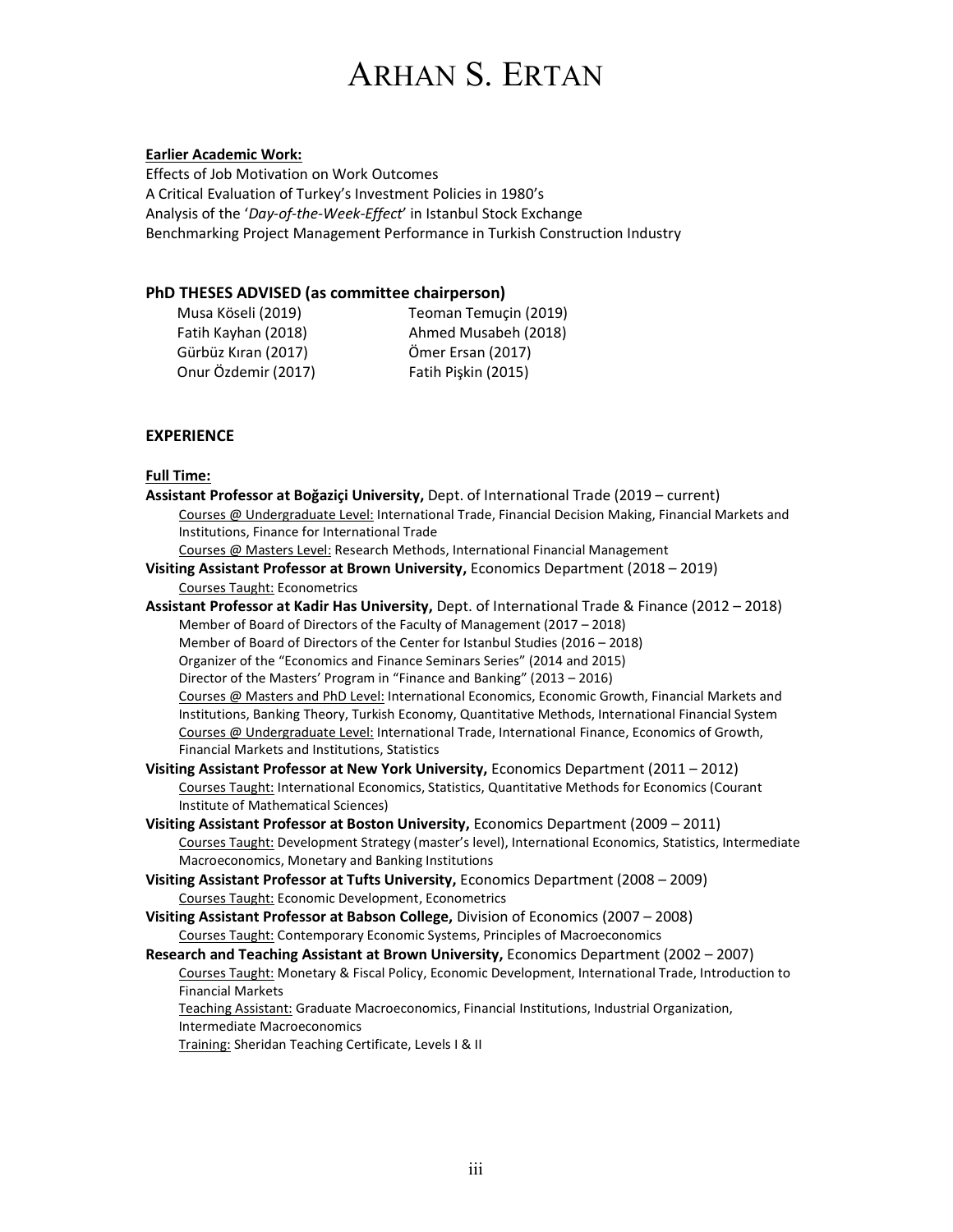#### Part Time:

| Academic Consultant (data analytics) at Istanbul Economy Research (2018 – current)                |
|---------------------------------------------------------------------------------------------------|
| Adjunct Faculty at Boğaziçi University (several semesters during 2007 - 2017)                     |
| Courses Taught: Special Topics in International Trade and Finance, Principles of Macroeconomics / |
| Microeconomics, Intermediate Macroeconomics / Microeconomics, Statistics                          |
| Adjunct Faculty at Koc University, Economics Department (Summer 2014)                             |
| <b>Courses Taught: Intermediate Microeconomics, Intermediate Macroeconomics</b>                   |
| Adjunct Faculty at Özyeğin University, Faculty of Business (Summer 2013)                          |
| Course Taught: Introduction to Finance                                                            |
| <b>Adjunct Faculty at Boston College, Economics Department (2009)</b>                             |
| Courses Taught: Microeconomic Theory, International Trade                                         |
| Adjunct Faculty at Northeastern University, Economics Department (2008 & 2010)                    |
| <b>Course Taught: Principles of Macroeconomics</b>                                                |
| <b>Adjunct Faculty at Sabanci University, Economics Department (Summer 2007)</b>                  |
| Courses Taught: Intermediate Macroeconomics                                                       |
| Adjunct Faculty at University of Rhode Island, Economics Department (Fall 2006)                   |
| <b>Courses Taught: Introduction to Macroeconomics</b>                                             |
| Teaching Assistant at Bilgi University, Economics Department (1999 - 2001)                        |
| Courses Taught: Principles of Economics, Intermediate Macroeconomics, Managerial Economics        |

#### REFEREEING ACTIVITY

As Editorial Board Member: Springer Nature Business & Economics, Economics As Referee: European Economic Review, Economic Journal, Economic Inquiry, Journal of Conflict Resolution, Journal of Economic Behavior and Organization, International Studies Quarterly, Journal of International Trade and Economic Development, International Review of Economics and Finance, Journal of Behavioral and Experimental Economics, Journal of Economics and Management Strategy, Journal of Socio Economics, Journal of Public Economics, Journal of Public Economic Theory, Review of Economics and Finance, Economic History of Developing Regions, Southern Economic Journal, Bulletin of Economic Research, Journal of Demographic Economics, Essays on Economic Policy, Boğaziçi Journal, İktisat, İşletme ve Finans Dergisi, BDDK Bankacılık ve Finansal Piyasalar Dergisi

## CONFERENCES & WORKSHOPS & SEMINARS

#### **ORGANIZED**

COVID-19 Focused Social Science Studies Workshop (2021) All-Istanbul Economics Workshop (2017) Institutional Aspects of Banking & Finance (International Conference, 2016) Economics and Finance Seminars @ Kadir Has University (2014 – 2016) Istanbul Finance Congress (International Conference, 2013)

#### PRESENTED

Conference on "Unpacking the Economic Impacts of COVID-19", Turkish Economic Association (Online, 2021) Behavioral & Experimental Economics Workshop, Bilgi University (Online, 2021) Conference on "COVID-19 and Society", TÜBİTAK (Online, 2021) National Economics Symposium, Turkish Economic Association (Adana, 2019) Marmara University, Economics Department (İstanbul, 2017) All-Istanbul Workshop, Kadir Has University (İstanbul, 2017) Institutional Aspects of Banking & Finance Conference, Kadir Has University (İstanbul, 2016)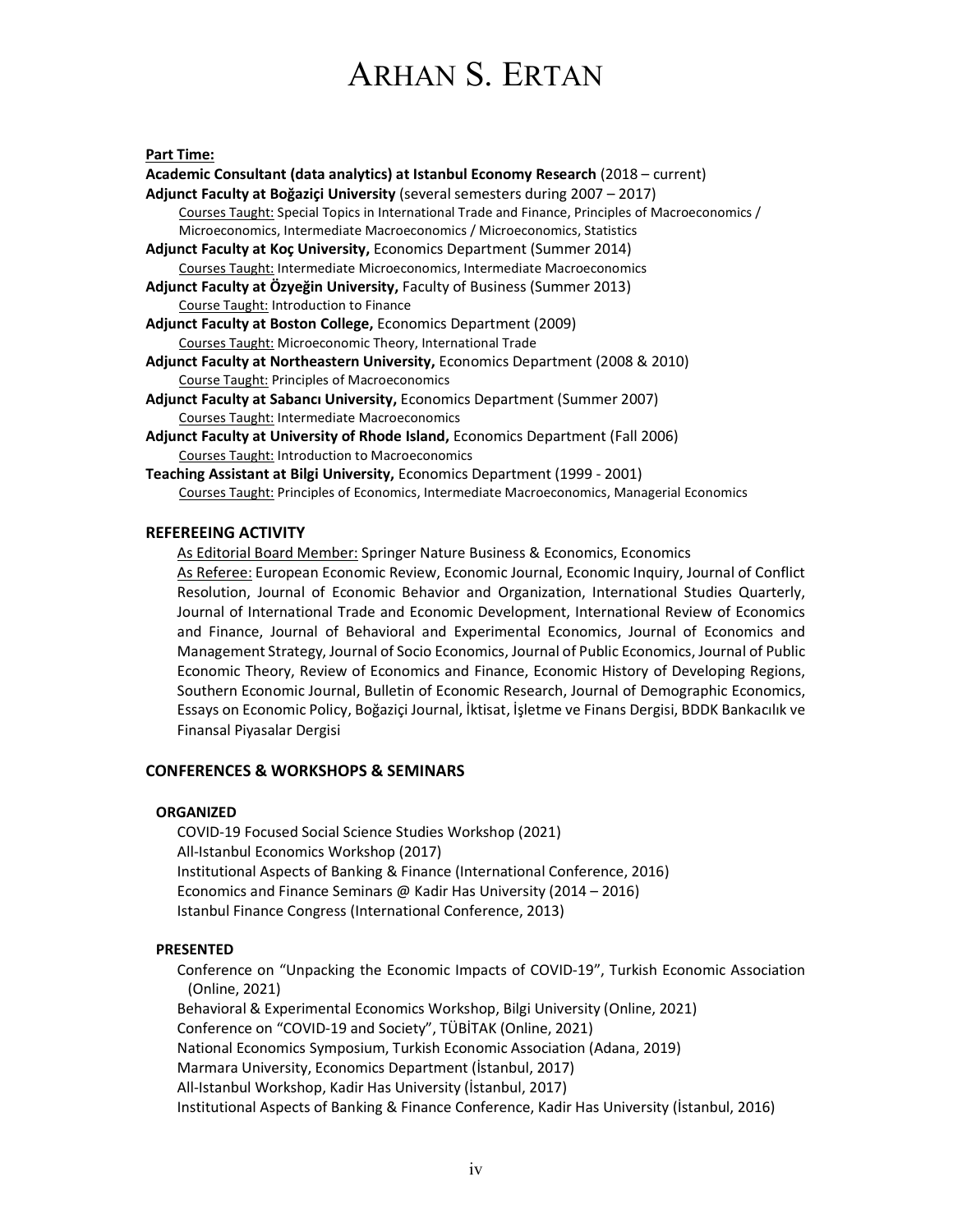Conference on "Inclusive and Sustainable Growth and Income Distribution", Turkish Economic Association (Muğla, 2016) Middle East Technical University, Economics Department (Ankara, 2016) Workshop on International Trade & Development, University of Bordeaux (Bordeaux, 2015) Comparative Analysis of Enterprise Data Conference, Sabancı University (İstanbul, 2015) All-Istanbul Workshop, Özyeğin University (İstanbul, 2016) All-Istanbul Workshop, Boğaziçi University (İstanbul, 2015) EconAnadolu Conference (Eskişehir, 2015) TOBB University, Economics Department (Ankara, 2015) Koç University, Economics Department (İstanbul, 2013) Bilgi University, Economics Department (İstanbul, 2013) Conference on "Rethinking Governance, Institutions and Democracy", Center for Economics and Econometrics, Boğaziçi University (İstanbul, 2011) Özyeğin University, Economics Department (İstanbul, 2011) Kadir Has University, Economics Department (İstanbul, 2011) Bahçeşehir University, Economics Department (İstanbul, 2010) Boğaziçi University, Economics Department (İstanbul, 2008) City University of New York, Economics Department (New York City, 2008) Econometric Society – Latin American Meetings (Bogota, 2007) Brown University, Economics Department (Providence, 2007)

#### **SKILLS**

Software: STATA, SPSS, E-Views, Python, R, Gephi, Matlab, XLStat, ArcGIS, QGIS, Adobe Dreamweaver Programming Languages: Fortran, Basic, C+, HTML Spoken Languages: Turkish (native), English (fluent), German (beginner)

#### **MEMBERSHIPS**

American Economic Association (AEA) European Economic Association (EEA) Economic Science Association (ESA) Middle East Economic Association (MEEA) Turkish Economic Association (TEK) Turkish American Scientists and Scholars Association (TASSA) Brown University Alumni Association (BAA) Boğaziçi University Alumni Association (BUMED)

#### HONORS & AWARDS & FELLOWSHIPS

'Most Cited Article Award' (European Economic Review) Centre for Economic Policy Research (CEPR) Fellowship (for the workshop in 'Trade, Technology Diffusion and Implications for Developing Countries' organized by University of Milan, Italy) Stephen R. Ehrlich Fellowship (Brown University) 3rd Place in 'Graduation Project Contest' (Faculty of Engineering, Boğaziçi University) 1st Prize in International Mathematical Olympiad (IMO) Exam (Turkish Scientific and Technical Research Institution (TÜBİTAK)) 1st Prize in 'Özdebir Exam' (at national level) Ranked among the top 100 students in the national university entrance exam Ranked 12th in 'High Schools of Science' national entrance exam 1st Prize in 'Milliyet Knowledge Contest' (organized by a major national newspaper)